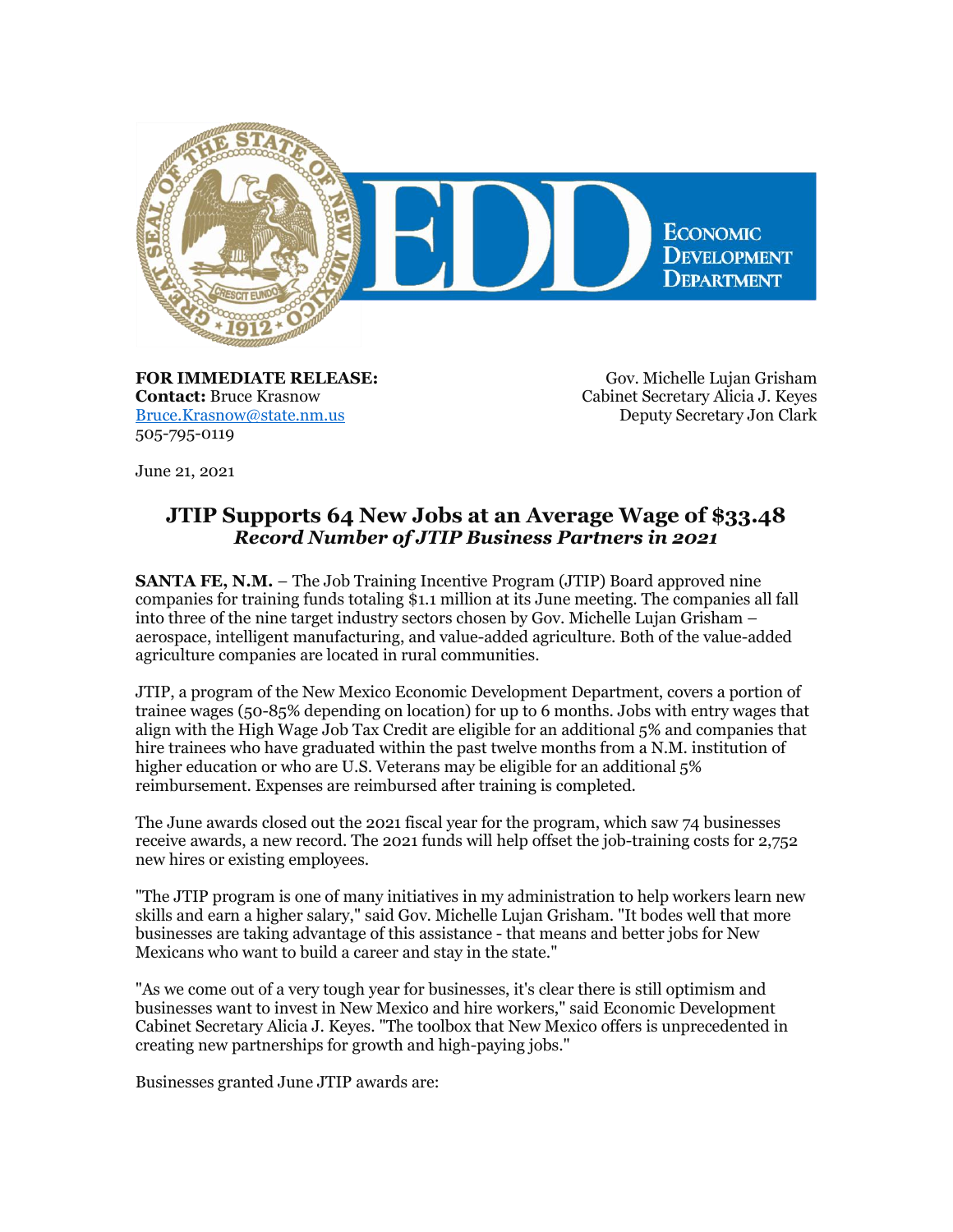[3D Glass Solutions,](https://r20.rs6.net/tn.jsp?f=001VtMji_X9hOF3EcKfEQTJJNW-Lwe6nDKmw50Y48evB9l6Hne9yMpo2BCsVwu0hj2qm2nO0fEQ3jgN91NpZqh0k9ZogUvB6LLaC1VahP3wWmuoT1a3dYwDlhM5WgcYhIKgjTm9nGXlgAuq39Gh7KbOYQ==&c=0Uh_gAwS0wOiBoX2AmrQtmxMk6qTm7X1L4acQrA0AlAq4Y7we09l1w==&ch=clwQzx45HS8hE6aosuWQQXFB_IXanjxqard7ZUnXX8FKK3FU-67PKA==) Albuquerque, was started here in 2013 and has grown steadily since. The June meeting was the 12th time 3D Glass has come to JTIP to support new hires. The company works with engineered glass to design and manufacture passive components for next generation wireless and optical communications. 3D Glass requested support for one trainee at an average wage of \$55/hour, for a total award of \$32,460.

[Fiore Industries,](https://r20.rs6.net/tn.jsp?f=001VtMji_X9hOF3EcKfEQTJJNW-Lwe6nDKmw50Y48evB9l6Hne9yMpo2BCsVwu0hj2qBY2JTV-_jwvSUZbttl85tnycwOU631rNlpCnmMldDpvRDV4L12LA7i9f4O1OqJvTzQXIXGUQBKjMYYpd5J4uwQ==&c=0Uh_gAwS0wOiBoX2AmrQtmxMk6qTm7X1L4acQrA0AlAq4Y7we09l1w==&ch=clwQzx45HS8hE6aosuWQQXFB_IXanjxqard7ZUnXX8FKK3FU-67PKA==) Albuquerque, began here in 1989. The company's core competencies are focused on the design, prototyping, and operations of high-technology state-of-the-art systems including, directed energy, controls, test, data acquisition, and fuselage simulators for research and commercial applications. The company requested funding for four new positions at an average wage of \$39.50/hour, for a total award of \$86,592.

[Solstar Space Company, LLC](https://r20.rs6.net/tn.jsp?f=001VtMji_X9hOF3EcKfEQTJJNW-Lwe6nDKmw50Y48evB9l6Hne9yMpo2BCsVwu0hj2q4jo09RVD2xh3OSaU_JYyrzOkX0IwkpHhjX5FsE5CpyypeA57ON3oHP3vztw66ECHGHupj26ZBcR9yQAQUlNDPQ==&c=0Uh_gAwS0wOiBoX2AmrQtmxMk6qTm7X1L4acQrA0AlAq4Y7we09l1w==&ch=clwQzx45HS8hE6aosuWQQXFB_IXanjxqard7ZUnXX8FKK3FU-67PKA==), Santa Fe, is the world's first in-flight internet of things service provider for astronauts and space. Under a space act agreement with NASA, Solstar has successfully demonstrated its technology on three suborbital flights – two flights with Blue Origin (Jeff Bezos' rocket) and one flight from Spaceport America. Solstar requested support for one new position at an hourly wage of \$28, for a total award of \$14,560.

[The Boeing Company](https://r20.rs6.net/tn.jsp?f=001VtMji_X9hOF3EcKfEQTJJNW-Lwe6nDKmw50Y48evB9l6Hne9yMpo2ASUoyyIQrmp6EOQk7IgALT9nWtldnWba2XTCS3jGbImotnefuzkYveWAVIE-PXui1-mSr3IuSqXbsEf6T51oC0=&c=0Uh_gAwS0wOiBoX2AmrQtmxMk6qTm7X1L4acQrA0AlAq4Y7we09l1w==&ch=clwQzx45HS8hE6aosuWQQXFB_IXanjxqard7ZUnXX8FKK3FU-67PKA==), Albuquerque, is the world's largest aerospace company and leading manufacturer of commercial jetliners, defense, space, and security systems. Boeing's Laser & Electro-Optical Systems (LEOS) business unit located in Albuquerque has been fully operating there since 2009. Boeing requested funding for 16 new trainees at an average wage of \$53.11/hour, for a total award of \$480,353.44.

[Wavefront Dynamics, Inc.,](https://r20.rs6.net/tn.jsp?f=001VtMji_X9hOF3EcKfEQTJJNW-Lwe6nDKmw50Y48evB9l6Hne9yMpo2BCsVwu0hj2q18nat6FUeR4mOxVvvoagL_Y_NoEnRJEE3lJhsbXAfkl1-VLeCJgtt34AhDQJRDU_nlVLVKqO6tcYrG7Z8mGeHQ==&c=0Uh_gAwS0wOiBoX2AmrQtmxMk6qTm7X1L4acQrA0AlAq4Y7we09l1w==&ch=clwQzx45HS8hE6aosuWQQXFB_IXanjxqard7ZUnXX8FKK3FU-67PKA==) Albuquerque, was founded in 2019 and is a privately held, earlystage ophthalmic medical device company with innovative wavefront diagnostic technology for use in the vision care industry. The company is focusing efforts on its dynamic wavefront measurement device and advanced treatment solutions, which will help restore vision and quality of life for patients with highly aberrated eyes. Wavefront requested funding for six new employees at an hourly wage of \$35.50, for a total award of \$113,570.

[USA Beef Packing LLC,](https://r20.rs6.net/tn.jsp?f=001VtMji_X9hOF3EcKfEQTJJNW-Lwe6nDKmw50Y48evB9l6Hne9yMpo2BCsVwu0hj2qsHyu7ldlCdWOPsiMJFG1rP-qyLUIC8ISLXHPQf0oOpTEgk07Qsk4VtF-OSAk28mNgYZjJkg9yQYw0UGxtzAuvw==&c=0Uh_gAwS0wOiBoX2AmrQtmxMk6qTm7X1L4acQrA0AlAq4Y7we09l1w==&ch=clwQzx45HS8hE6aosuWQQXFB_IXanjxqard7ZUnXX8FKK3FU-67PKA==) Roswell, is a family-owned and operated business ideally located to serve the large number of dairy farms in the region. The company is increasing its capacity to meet demand and has purchased a 13,000 sq. ft. facility in Roswell, requiring new positions to be filled. The company is requesting funding for 19 trainees at an hourly wage of \$14.96, for a total award of \$134,098.56.

[Supply One,](https://r20.rs6.net/tn.jsp?f=001VtMji_X9hOF3EcKfEQTJJNW-Lwe6nDKmw50Y48evB9l6Hne9yMpo2BCsVwu0hj2q0_l7-Qp7umWMMavc8-DahY2AhH2uXA5kJ5YVUq8WpJ7eJ57H-7v7tcKqcggT8_YXumVxHYk-udi_MwkqBFBzPkEpgBybVFOi06BIu6oh3OIBNUeFsa2i0w==&c=0Uh_gAwS0wOiBoX2AmrQtmxMk6qTm7X1L4acQrA0AlAq4Y7we09l1w==&ch=clwQzx45HS8hE6aosuWQQXFB_IXanjxqard7ZUnXX8FKK3FU-67PKA==) Albuquerque, designs and manufactures packaging products, offering custom corrugated products, plastic thermoforming, vacuum pouches, packaging films, trays, containers, stock paper, packaging, and shipping supplies, as well as equipment. Since it was founded in 1998, Supply One has acquired established packaging companies and today has operations in 20 states. Increased production capacity means additional employees are needed. Supply One is requesting support for five new positions at an hourly wage of \$19, for a total award of \$32,580.

[New Mexico Wineries,](https://r20.rs6.net/tn.jsp?f=001VtMji_X9hOF3EcKfEQTJJNW-Lwe6nDKmw50Y48evB9l6Hne9yMpo2FY_J6HBKXSYy73QDBG2Agmap_yiAIQvS-aeyme7wmNfQqEnRSmyuMdow-9vCC-LbfSA0nMGvI11D7iq9pj14_tQ3iiJl0CqmQ==&c=0Uh_gAwS0wOiBoX2AmrQtmxMk6qTm7X1L4acQrA0AlAq4Y7we09l1w==&ch=clwQzx45HS8hE6aosuWQQXFB_IXanjxqard7ZUnXX8FKK3FU-67PKA==) Inc., Deming, dba Lescombes Family Vineyards, is now operated by the 6th generation of the family, which emigrated from Burgundy, France in 1981. The winery crafts an array of over 40 different wines under many labels, including Blue Teal, D.H. Lescombes, Soleil, and St. Clair. They also operate a number of bistros and tasting rooms. New Mexico Wineries requested funding for one new trainee at an hourly wage of \$16.07, for a total award of \$11,027.68.